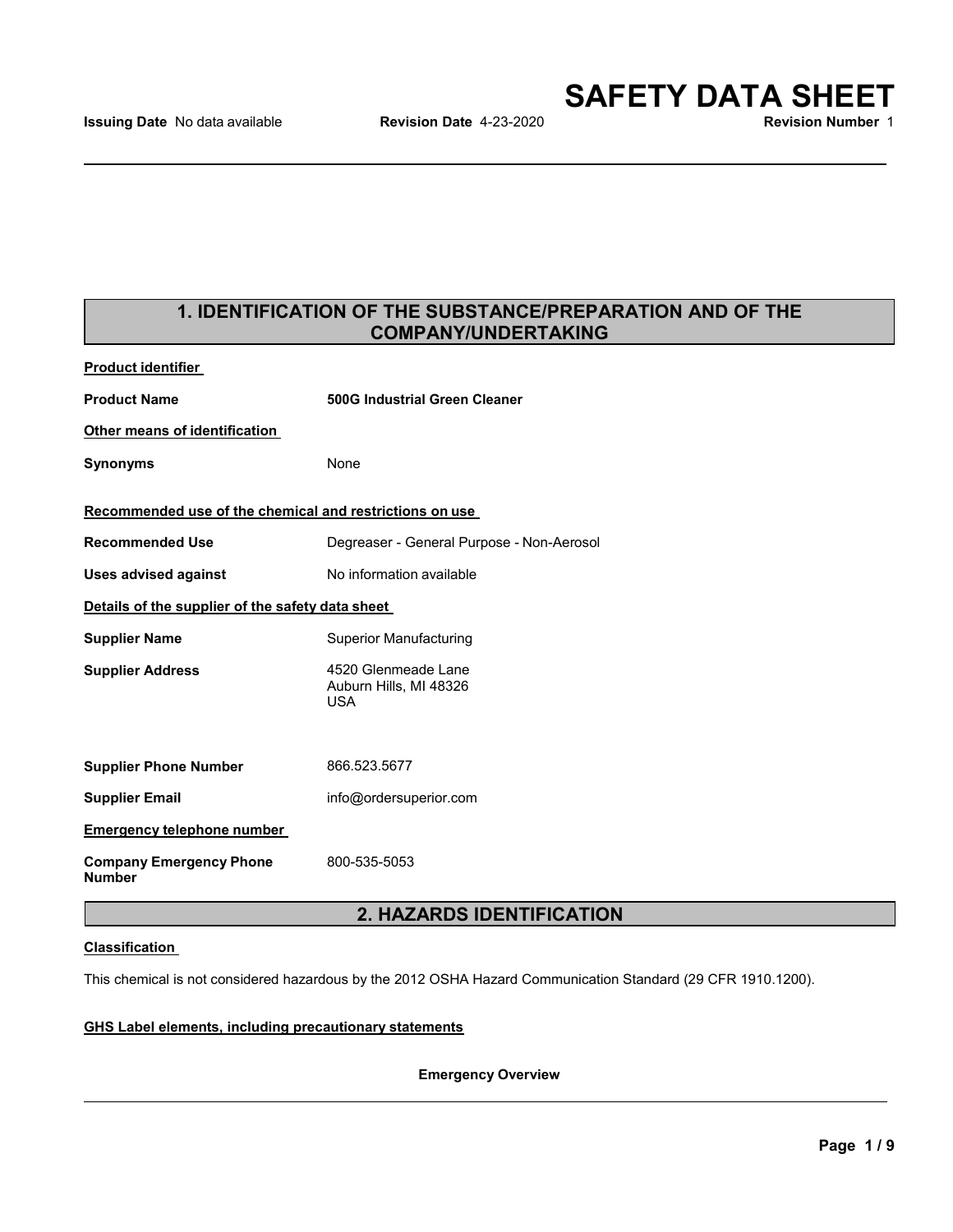| The product contains no substances which at their given concentration, are considered to be hazardous to health. |                                |                         |
|------------------------------------------------------------------------------------------------------------------|--------------------------------|-------------------------|
| Appearance Light green                                                                                           | Physical state Emulsion Liquid | Odor No fragrance added |
| <b>Precautionary Statements - Prevention</b><br>Obtain special instructions before use                           |                                |                         |
| <b>Precautionary Statements - Response</b><br>None                                                               |                                |                         |
| <b>Precautionary Statements - Storage</b><br>None                                                                |                                |                         |
| <b>Precautionary Statements - Disposal</b><br>None                                                               |                                |                         |
| Hazards not otherwise classified (HNOC)                                                                          |                                |                         |
| Not applicable                                                                                                   |                                |                         |
|                                                                                                                  |                                |                         |
| Other information                                                                                                |                                |                         |
| May cause slight eye irritation                                                                                  |                                |                         |

## **Interactions with Other Chemicals**

No information available.

# **3. COMPOSITION/INFORMATION ON INGREDIENTS**

| <b>Chemical Name</b>         | <b>CAS No</b> | Weight-% | <b>Trade Secret</b> |
|------------------------------|---------------|----------|---------------------|
| Sodium xylene sulfonate      | 1300-72-7     | - 5      |                     |
| Tetrapotassium pyrophosphate | 7320-34-5     | l - 5    |                     |
| Supplier Trade Secret        | Proprietary   | ' - 5    |                     |

\*The exact percentage (concentration) of composition has been withheld as a trade secret

## **4. FIRST AID MEASURES**

### **First aid measures**

| Eye contact         | Rinse thoroughly with plenty of water, also under the eyelids. If symptoms persist or<br>apear, call a physician. |
|---------------------|-------------------------------------------------------------------------------------------------------------------|
| <b>Skin contact</b> | Wash with soap and water.                                                                                         |
| <b>Inhalation</b>   | Remove to fresh air.                                                                                              |
| Ingestion           | Rinse mouth immediately and drink plenty of water. Never give anything by mouth to an<br>unconscious person.      |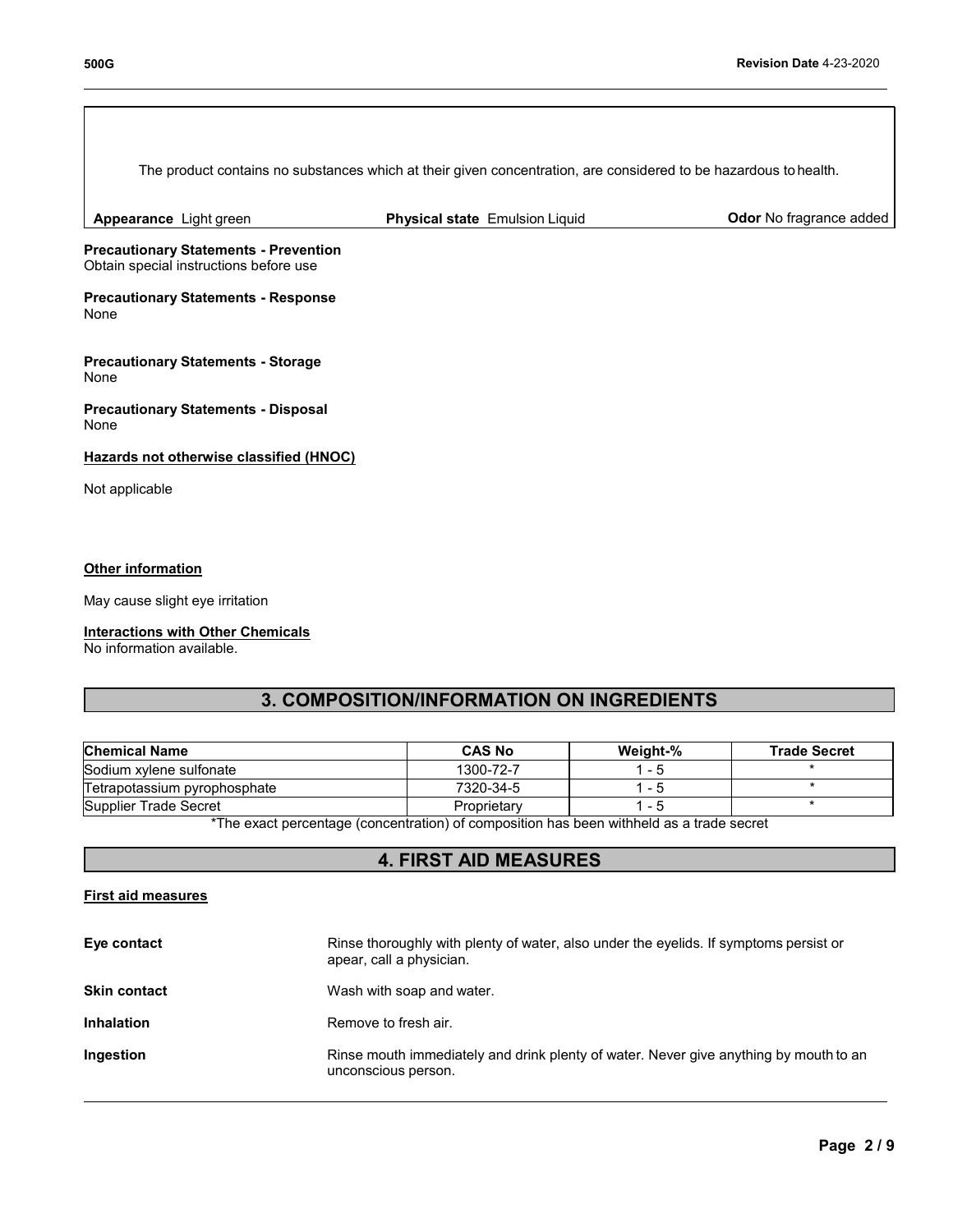### **Most important symptoms and effects, both acute and delayed**

| <b>Most Important Symptoms and</b> | No information available. |
|------------------------------------|---------------------------|
| <b>Effects</b>                     |                           |

### **Indication of any immediate medical attention and special treatment needed**

**Notes to Physician** Treat symptomatically.

## **5. FIRE-FIGHTING MEASURES**

#### **Suitable Extinguishing Media**

Use extinguishing measures that are appropriate to local circumstances and the surrounding environment.

#### **Unsuitable extinguishing media**

CAUTION: Use of water spray when fighting fire may be inefficient.

### **Specific hazards arising from the chemical**

No information available.

## **Hazardous Combustion Products**

Carbon oxides.

**Explosion Data Sensitivity to Mechanical Impact** No.

**Sensitivity to Static Discharge** No.

### **Protective equipment and precautions for firefighters**

As in any fire, wear self-contained breathing apparatus pressure-demand, MSHA/NIOSH (approved or equivalent) and full protective gear.

## **6. ACCIDENTAL RELEASE MEASURES**

### **Personal precautions, protective equipment and emergency procedures**

**Personal precautions** Avoid contact with eyes. **Environmental precautions Environmental precautions** Refer to protective measures listed in Sections 7 and 8. **Methods and material for containment and cleaning up Methods for containment** Prevent further leakage or spillage if safe to do so. **Methods for cleaning up** Pick up and transfer to properly labeled containers. Soak up with inert absorbent material.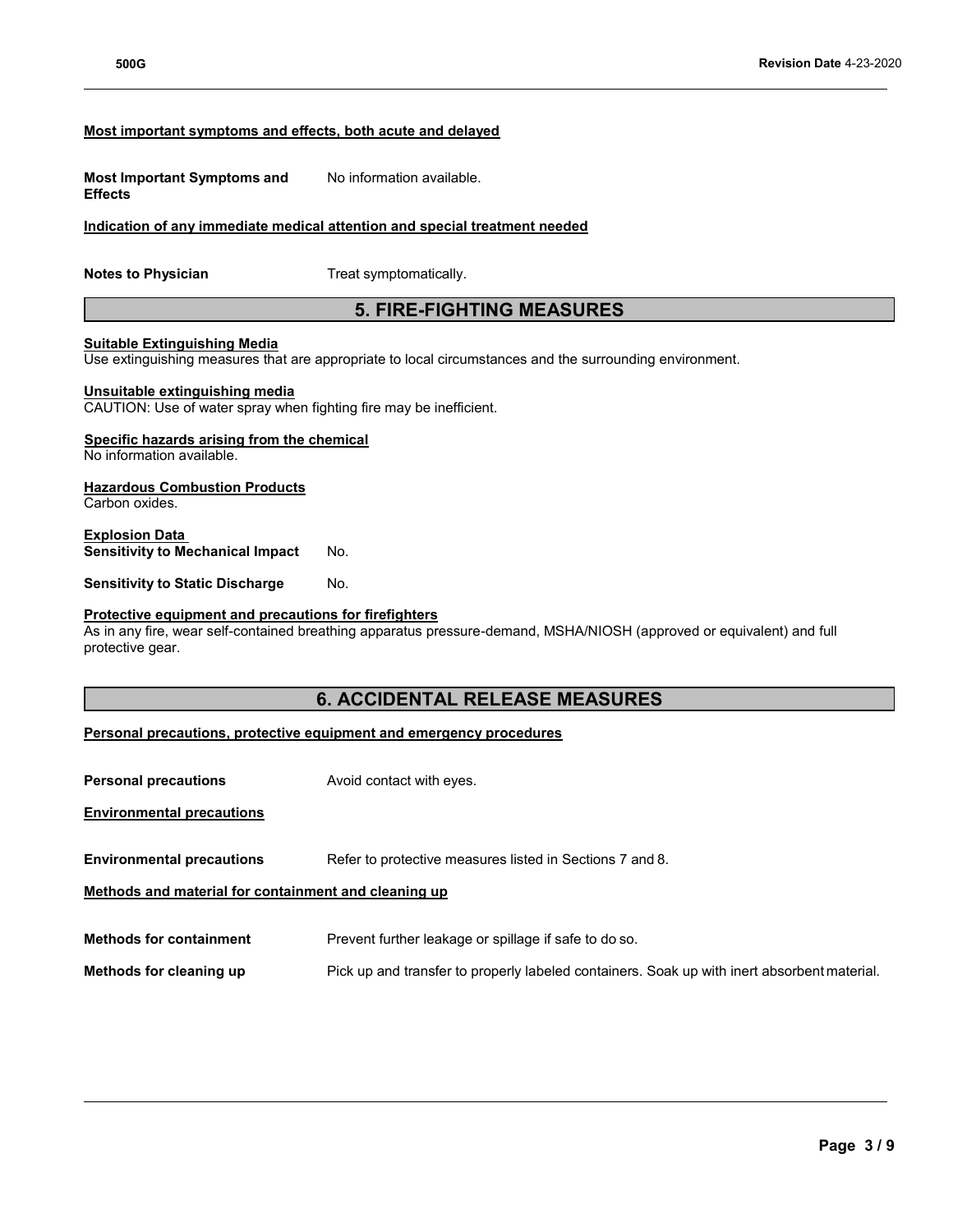# **7. HANDLING AND STORAGE**

## **Precautions for safe handling**

Handling **Handle in accordance with good industrial hygiene and safety practice. Avoid contact with and the same thandle in accordance with good industrial hygiene and safety practice. Avoid contact with** eyes.

## **Conditions for safe storage, including any incompatibilities**

**Storage** Keep container tightly closed.

**Incompatible Products** None known based on information supplied.

## **8. EXPOSURE CONTROLS/PERSONAL PROTECTION**

#### **Control parameters**

**Exposure Guidelines** This product, as supplied, does not contain any hazardous materials with occupational exposure limits established by the region specific regulatory bodies

### **Appropriate engineering controls**

| <b>Engineering Measures</b> | Showers             |
|-----------------------------|---------------------|
|                             | Eyewash stations    |
|                             | Ventilation systems |

### **Individual protection measures, such as personal protective equipment**

| Eye/face protection           | No special protective equipment required.                                                                                                                                   |
|-------------------------------|-----------------------------------------------------------------------------------------------------------------------------------------------------------------------------|
| Skin and body protection      | No special protective equipment required.                                                                                                                                   |
| <b>Respiratory protection</b> | No protective equipment is needed under normal use conditions. If exposure limits are<br>exceeded or irritation is experienced, ventilation and evacuation may be required. |
| <b>Hygiene Measures</b>       | Handle in accordance with good industrial hygiene and safety practice.                                                                                                      |

## **9. PHYSICAL AND CHEMICAL PROPERTIES**

### **Physical and Chemical Properties**

| <b>Physical state</b><br>Appearance<br>Color | Emulsion,<br>Liguid<br>Light green | Odor                  | No fragrance added |
|----------------------------------------------|------------------------------------|-----------------------|--------------------|
| <b>Property</b>                              | Values                             | <b>Remarks Method</b> |                    |
| pH (as used)                                 | $9.4 + - 0.4$                      | None<br>known         |                    |
| pH (concentrate)                             | $9.5 + -0.4$                       | None<br>known         |                    |
| Melting / freezing point                     | No data available                  | None<br>known         |                    |
| Boiling point / boiling                      | 84 °C / 183 °                      | None<br>known         |                    |
| range Flash Point                            | F Not applicable                   | None<br>known         |                    |
| <b>Evaporation Rate</b>                      | $= 1$                              | None<br>known         |                    |
| Flammability (solid, gas)                    | No data available                  | None<br>known         |                    |
| <b>Flammability Limit in Air</b>             |                                    |                       |                    |
| Upper flammability limit                     | No data available                  |                       |                    |
|                                              |                                    |                       |                    |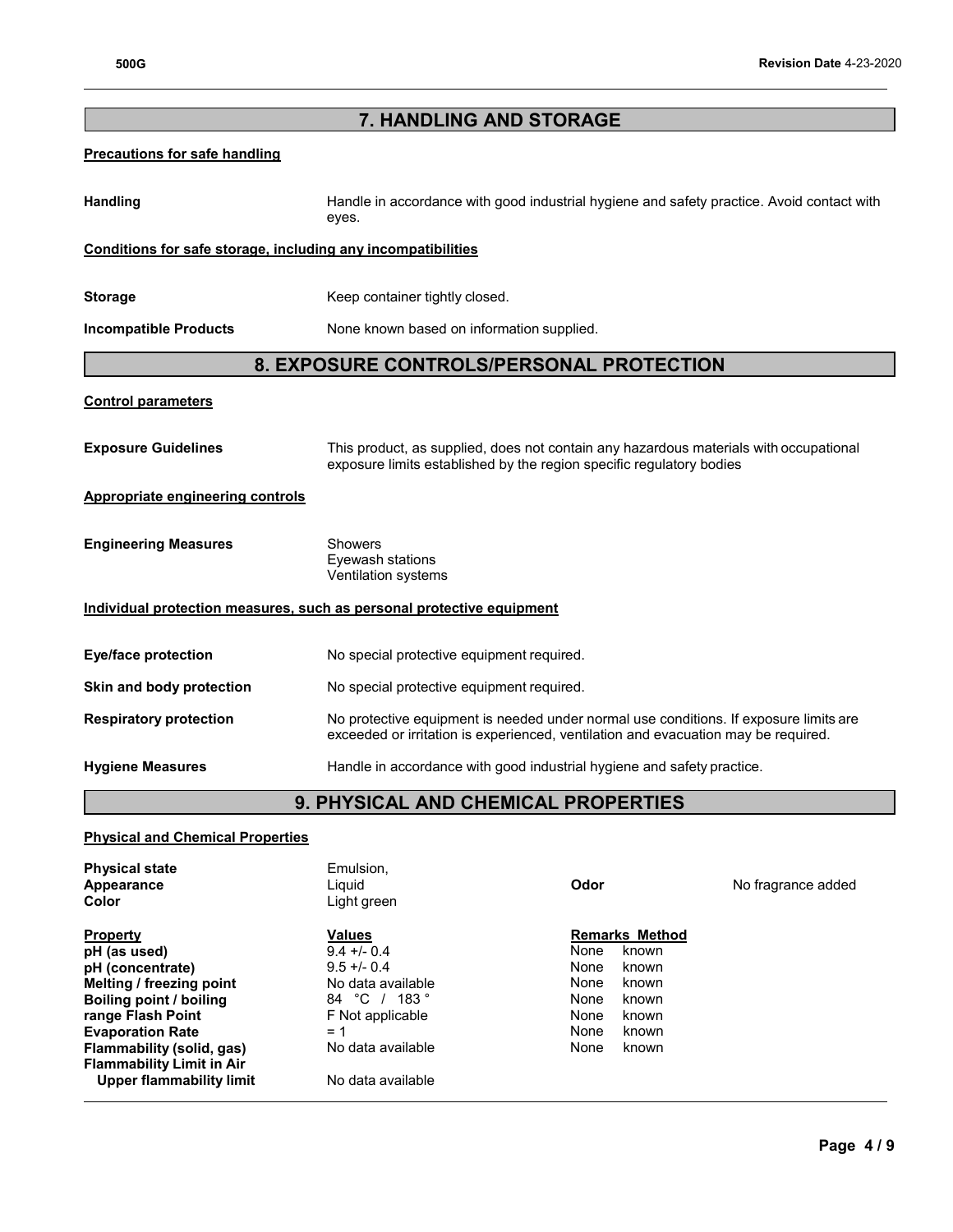| <b>Lower flammability limit</b>                         | Applicable<br>Not         |  |  |
|---------------------------------------------------------|---------------------------|--|--|
| Vapor pressure                                          | No data available         |  |  |
| Vapor density                                           | 1.0                       |  |  |
| <b>Specific Gravity</b>                                 | 1.01                      |  |  |
| <b>Water Solubility</b>                                 | <b>Completely Soluble</b> |  |  |
| Solubility in other solvents                            | No data available         |  |  |
| Partition coefficient: n-octanol/waterNo data available |                           |  |  |
| <b>Autoignition temperature</b>                         | Not Applicable            |  |  |
| <b>Decomposition temperature</b>                        | No data available         |  |  |
| <b>Kinematic viscosity</b>                              | No data available         |  |  |
| <b>Dynamic viscosity</b>                                | No data available         |  |  |
| <b>Explosive properties</b>                             | Not Applicable            |  |  |
| <b>Oxidizing properties</b>                             | No data available         |  |  |
| <b>Other Information</b>                                |                           |  |  |
| <b>Softening Point</b>                                  | No data available         |  |  |
| <b>VOC Content (%)</b>                                  | No data available         |  |  |
| <b>Particle Size</b><br>No data available               |                           |  |  |
| <b>Particle Size Distribution</b>                       |                           |  |  |

### None known None known **None known None known** None known None known **None known** None known None known None known

# **10. STABILITY AND REACTIVITY**

### **Reactivity**

No data available.

**Chemical stability** Stable under recommended storage conditions. **Possibility of Hazardous Reactions** None under normal processing. **Hazardous Polymerization** Hazardous polymerization does not occur.

# **Conditions to avoid**

None known based on information supplied. **Incompatible materials** None known based on information supplied. **Hazardous Decomposition Products**  Carbon oxides.

# **11. TOXICOLOGICAL INFORMATION**

#### **Information on likely routes of exposure**

| <b>Product Information</b> |                     | $\blacksquare$                                                    |
|----------------------------|---------------------|-------------------------------------------------------------------|
|                            | <b>Inhalation</b>   | Specific test data for the substance or mixture is not available. |
|                            | Eye contact         | Specific test data for the substance or mixture is not available. |
|                            | <b>Skin contact</b> | Specific test data for the substance or mixture is not available. |
|                            | Ingestion           | Specific test data for the substance or mixture is not available. |
|                            |                     |                                                                   |

#### **Component Information**

| Chemic                                       | .D50                                  | D50.        | .C50   |
|----------------------------------------------|---------------------------------------|-------------|--------|
| Name                                         | ٦ra                                   | <b>Jorn</b> | аганол |
| Sodiu<br>sultonate<br>vlene?<br>$\sim$<br>ım | Rat<br>، د ۱۱<br>ּ יוטט.<br>אווען ווי |             |        |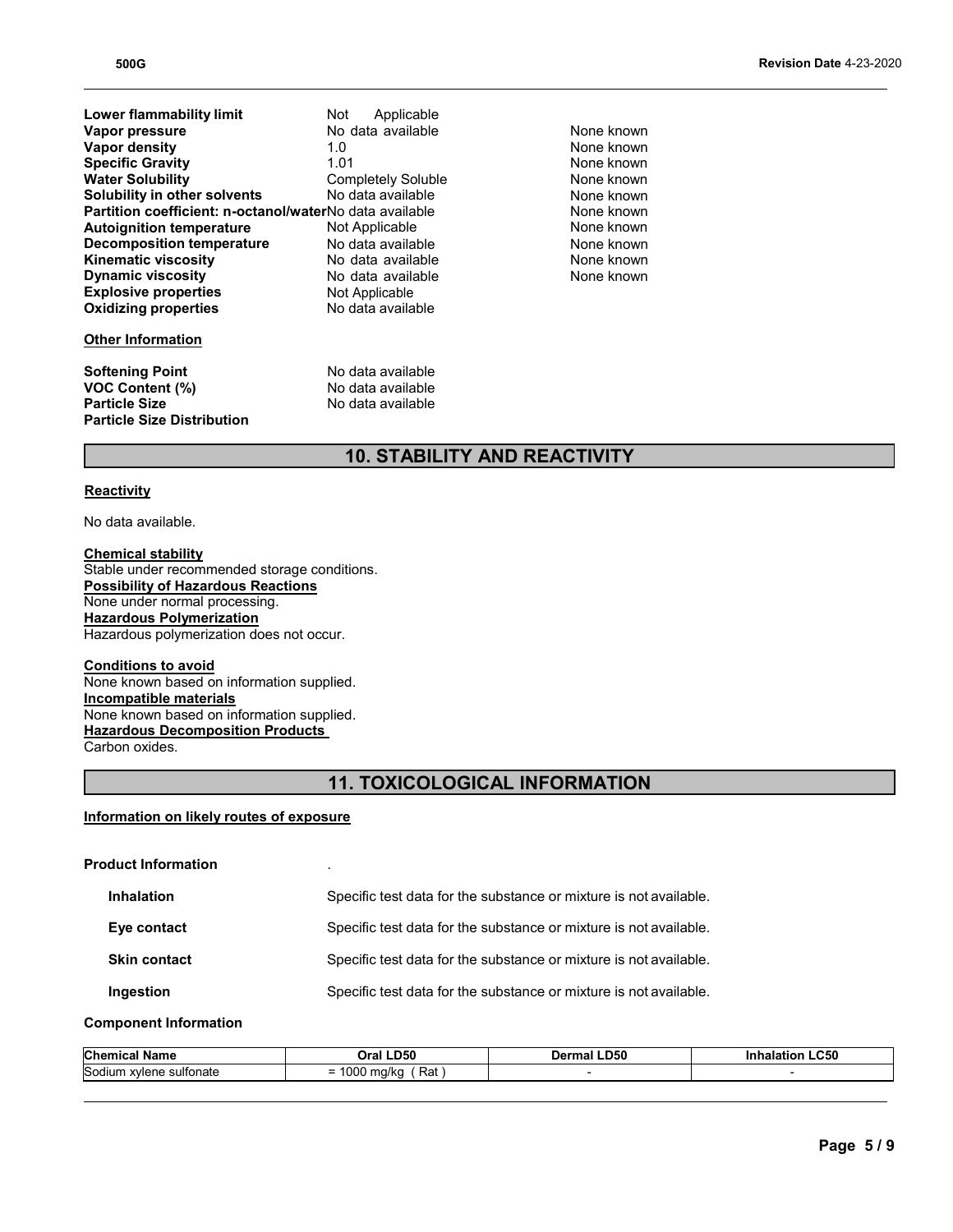| 1300-72-7                                 |                      |                         |  |
|-------------------------------------------|----------------------|-------------------------|--|
| Tetrapotassium pyrophosphate<br>7320-34-5 |                      | $>$ 4640 mg/kg (Rabbit) |  |
| Supplier Trade Secret                     | $= 1260$ mg/kg (Rat) |                         |  |

## **Information on toxicological effects**

| Symptoms                                                  | No information available.                                                                  |  |  |  |
|-----------------------------------------------------------|--------------------------------------------------------------------------------------------|--|--|--|
|                                                           | Delayed and immediate effects as well as chronic effects from short and long-term exposure |  |  |  |
|                                                           |                                                                                            |  |  |  |
| Sensitization                                             | No information available.                                                                  |  |  |  |
| <b>Mutagenic Effects</b>                                  | No information available.                                                                  |  |  |  |
| Carcinogenicity                                           | Contains no ingredient listed as a carcinogen.                                             |  |  |  |
|                                                           |                                                                                            |  |  |  |
| <b>Reproductive toxicity</b>                              | No information available.                                                                  |  |  |  |
| <b>STOT - single exposure</b>                             | No information available.                                                                  |  |  |  |
| <b>STOT - repeated exposure</b>                           | No information available.                                                                  |  |  |  |
| <b>Chronic Toxicity</b>                                   | No known effect based on information supplied.                                             |  |  |  |
| <b>Target Organ Effects</b>                               | None known.                                                                                |  |  |  |
| <b>Aspiration Hazard</b>                                  | No information available.                                                                  |  |  |  |
| <b>Numerical measures of toxicity Product Information</b> |                                                                                            |  |  |  |
|                                                           |                                                                                            |  |  |  |

**The following values are calculated based on chapter 3.1 of the GHS document**

**ATEmix (oral)** 20,861.00 mg/kg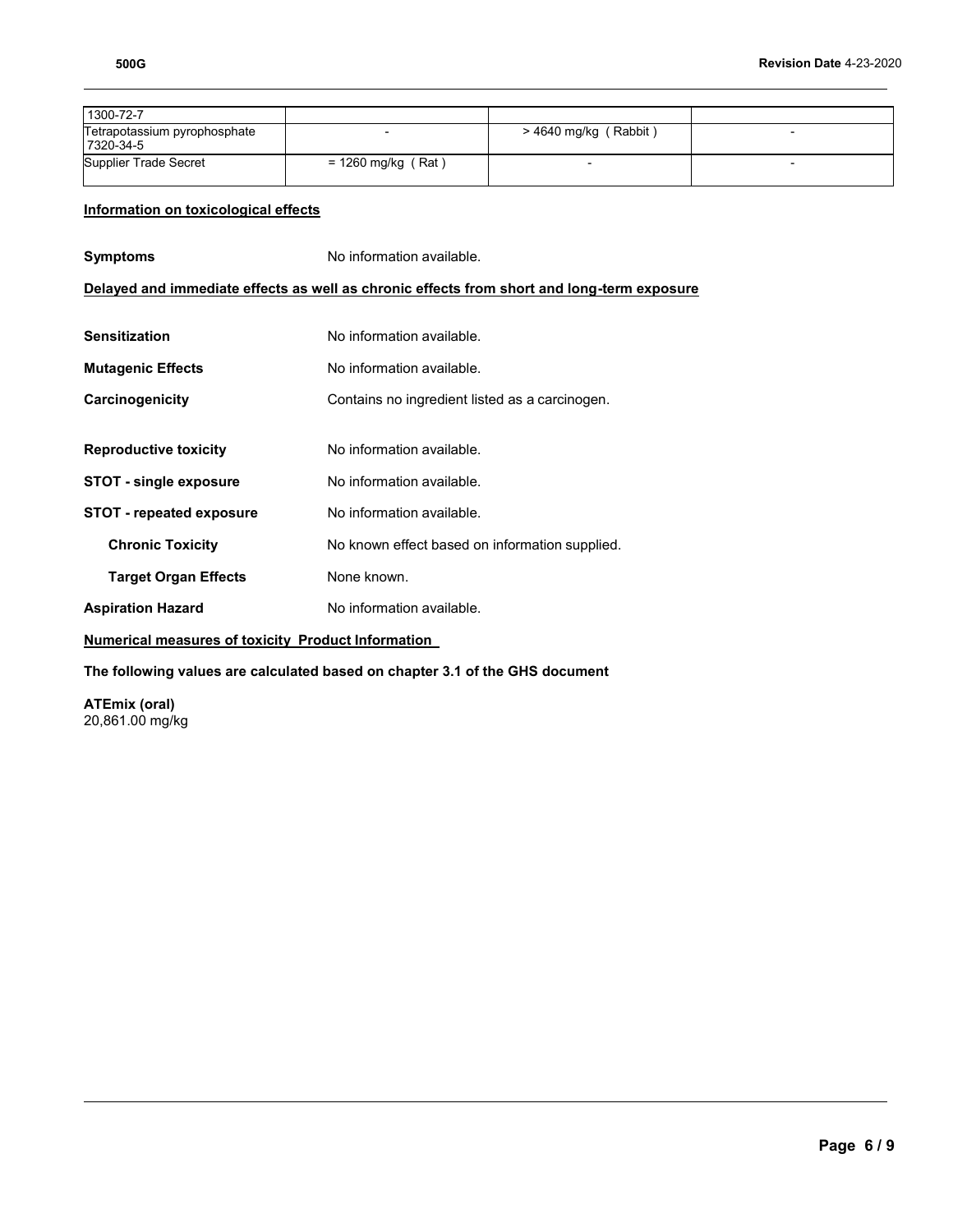# **12. ECOLOGICAL INFORMATION**

### **Ecotoxicity**

The environmental impact of this product has not been fully investigated.

| <b>Chemical Name</b>                         | <b>Toxicity to Algae</b>                                      | <b>Toxicity to Fish</b>                                                                                      | <b>Toxicity to</b><br><b>Microorganisms</b> | Daphnia Magna (Water<br>Flea) |
|----------------------------------------------|---------------------------------------------------------------|--------------------------------------------------------------------------------------------------------------|---------------------------------------------|-------------------------------|
| Tetrapotassium<br>pyrophosphate<br>7320-34-5 |                                                               | 96h LC50: > 100 mg/L<br>(Oncorhynchus mykiss)                                                                |                                             | 48h EC50: > 100 mg/L          |
| Supplier Trade Secret                        | $96h$ EC50: = 29 mg/L<br>(Pseudokirchneriella<br>subcapitata) | 96h LC50: = $10.8 \text{ mg/L}$<br>(Oncorhynchus mykiss) 96h<br>$LC50: 3.5 - 10$ mg/L<br>(Brachydanio rerio) |                                             | 48h $EC50: = 5.88$ mg/L       |

### **Persistence and Degradability**

No information available.

## **Bioaccumulation**

No information available

### **Other adverse effects**

No information available.

# **13. DISPOSAL CONSIDERATIONS**

## **Waste treatment methods**

| <b>Disposal methods</b>       | This material, as supplied, is not a hazardous waste according to Federal regulations (40<br>CFR 261). This material could become a hazardous waste if it is mixed with or otherwise<br>comes in contact with a hazardous waste, if chemical additions are made to this material, or<br>if the material is processed or otherwise altered. Consult 40 CFR 261 to determine whether<br>the altered material is a hazardous waste. Consult the appropriate state, regional, or local<br>regulations for additional requirements. |
|-------------------------------|--------------------------------------------------------------------------------------------------------------------------------------------------------------------------------------------------------------------------------------------------------------------------------------------------------------------------------------------------------------------------------------------------------------------------------------------------------------------------------------------------------------------------------|
| <b>Contaminated Packaging</b> | Dispose of contents/containers in accordance with local regulations.                                                                                                                                                                                                                                                                                                                                                                                                                                                           |

# **14. TRANSPORT INFORMATION**

| <b>Proper Shipping Name</b><br><b>Hazard Class</b>         | NOT REGULATED<br><b>NON REGULATED</b><br>N/A |
|------------------------------------------------------------|----------------------------------------------|
| TDG                                                        | Not regulated                                |
| <b>MEX</b>                                                 | Not regulated                                |
| ICAO                                                       | Not regulated                                |
| IATA<br><b>Proper Shipping Name</b><br><b>Hazard Class</b> | Not regulated<br><b>NON REGULATED</b><br>N/A |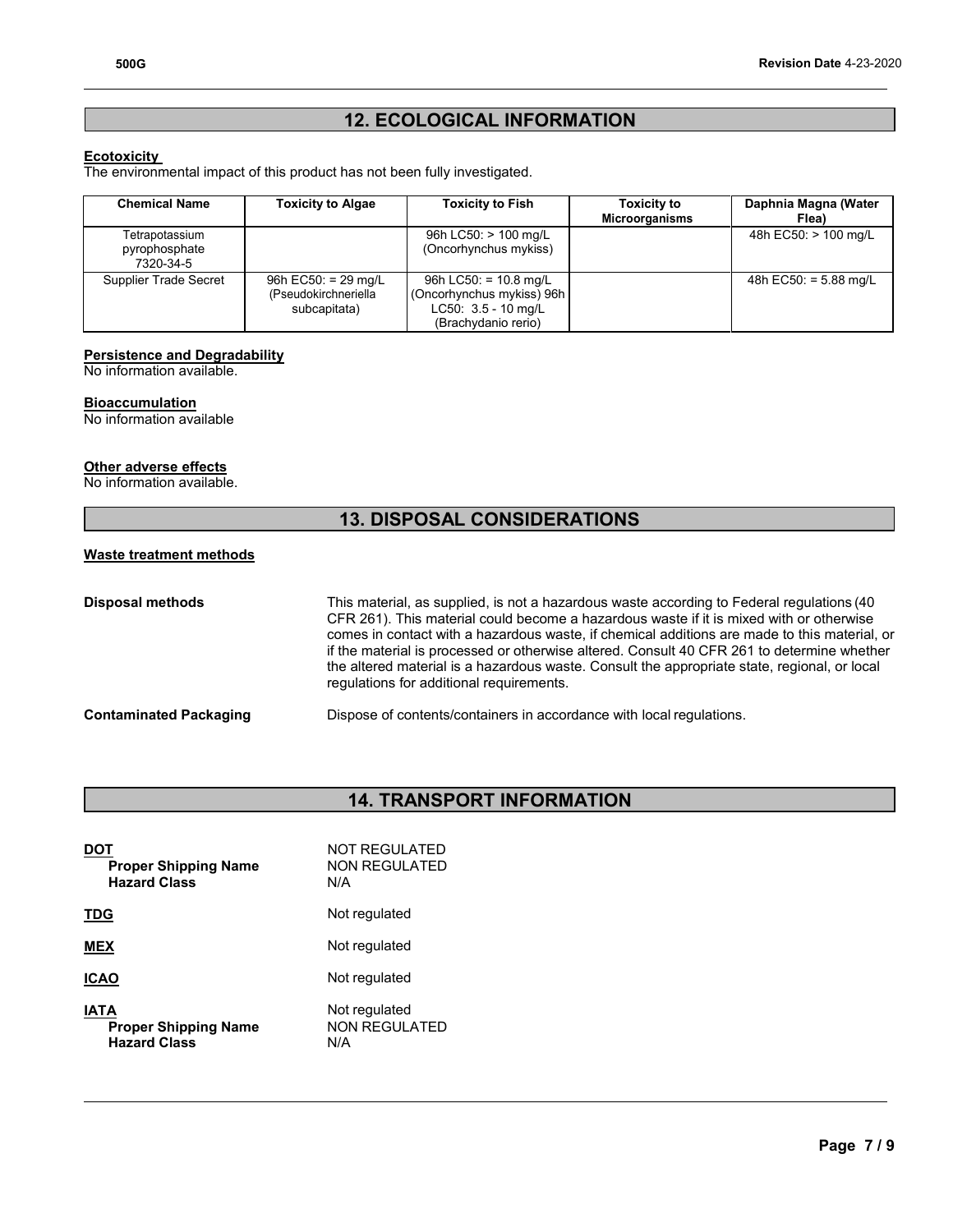| <b>IMDG/IMO</b><br><b>Hazard Class</b> | Not regulated<br>N/A |
|----------------------------------------|----------------------|
| <b>RID</b>                             | Not regulated        |
| ADR                                    | Not regulated        |
| ADN                                    | Not regulated        |

# **15. REGULATORY INFORMATION**

### **International Inventories**

TSCA Complies<br>DSL Management Complies All components are listed either on the DSL or NDSL.

**TSCA** - United States Toxic Substances Control Act Section 8(b) Inventory **DSL/NDSL** - Canadian Domestic Substances List/Non-Domestic Substances List

### **US Federal Regulations**

### **SARA 313**

Section 313 of Title III of the Superfund Amendments and Reauthorization Act of 1986 (SARA). This product does not contain any chemicals which are subject to the reporting requirements of the Act and Title 40 of the Code of Federal Regulations, Part 372

### **SARA 311/312 Hazard Categories**

| Acute Health Hazard               | N٥ |
|-----------------------------------|----|
| Chronic Health Hazard             | N٥ |
| Fire Hazard                       | N٥ |
| Sudden release of pressure hazard | N٥ |
| Reactive Hazard                   | N٥ |

### **CWA (Clean Water Act)**

This product contains the following substances which are regulated pollutants pursuant to the Clean Water Act (40 CFR 122.21 and 40 CFR 122.42)

| <b>Chemical Name</b>  | <b>CWA - Reportable</b><br>Quantities | <b>CWA - Toxic Pollutants</b> | <b>CWA - Priority Pollutants</b> | <b>CWA - Hazardous</b><br><b>Substances</b> |
|-----------------------|---------------------------------------|-------------------------------|----------------------------------|---------------------------------------------|
| Supplier Trade Secret | 1000 lb                               |                               |                                  |                                             |

### **CERCLA**

.

This material, as supplied, contains one or more substances regulated as a hazardous substance under the Comprehensive Environmental Response Compensation and Liability Act (CERCLA) (40 CFR 302)

| <b>Chemical Name</b>  | <b>Hazardous Substances RQs</b> | <b>Extremely Hazardous Substances</b><br>RQs | RQ                                        |
|-----------------------|---------------------------------|----------------------------------------------|-------------------------------------------|
| Supplier Trade Secret | 1000 lb                         |                                              | RQ 1000 lb final RQ<br>RQ 454 kg final RQ |

### **US State Regulations**

### **California Proposition 65**

This product does not contain any Proposition 65 chemicals.

## **U.S. State Right-to-Know Regulations**

| <b>Chemical Name</b> | <b>New Jersev</b> | <b>Massachusetts</b> | Pennsvlvania | <b>Rhode Island</b> | <b>Illinois</b> |
|----------------------|-------------------|----------------------|--------------|---------------------|-----------------|
| Water<br>7732-18-5   |                   |                      | ,,           |                     |                 |